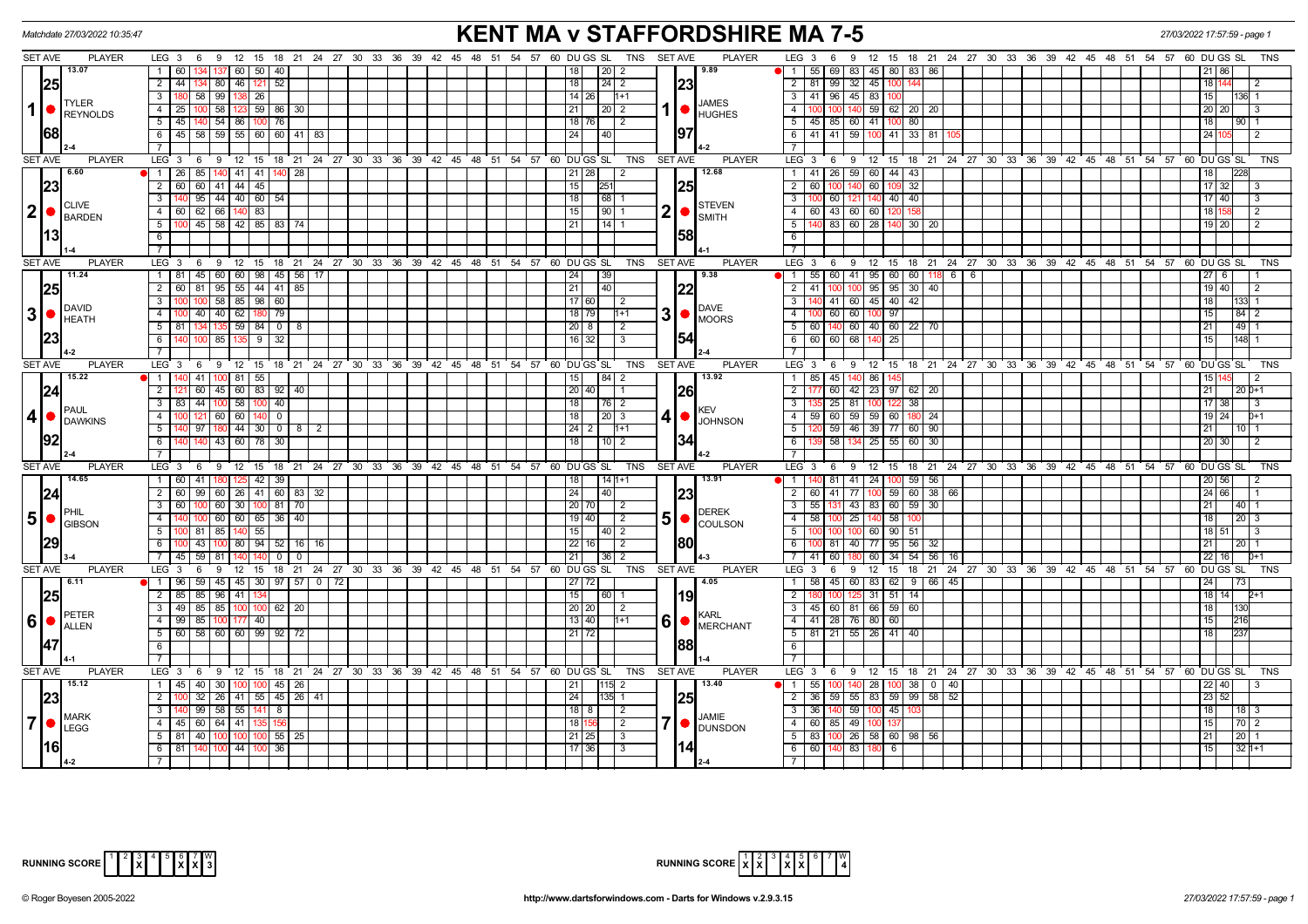|                | Matchdate 27/03/2022 10:35:47 |                                                               |                |                   |             |     |                       |                                   |               |         |  |  | <b>KENT MA v STAFFORDSHIRE MA 7-5</b>                      |    |       |    |    |    |    |  |                 |                |                |                |                                                           |               | 27/03/2022 17:58:08 - page 2 |                   |                 |                    |                             |              |                |              |  |  |                                                         |  |  |  |  |                 |                |               |                 |
|----------------|-------------------------------|---------------------------------------------------------------|----------------|-------------------|-------------|-----|-----------------------|-----------------------------------|---------------|---------|--|--|------------------------------------------------------------|----|-------|----|----|----|----|--|-----------------|----------------|----------------|----------------|-----------------------------------------------------------|---------------|------------------------------|-------------------|-----------------|--------------------|-----------------------------|--------------|----------------|--------------|--|--|---------------------------------------------------------|--|--|--|--|-----------------|----------------|---------------|-----------------|
| <b>SET AVE</b> |                               | <b>PLAYER</b>                                                 | $LEG_3$ 6      |                   |             | 9   |                       |                                   |               |         |  |  | 12 15 18 21 24 27 30 33 36 39 42 45 48 51 54 57 60 DUGS SL |    |       |    |    |    |    |  |                 |                | TNS            | <b>SET AVE</b> |                                                           | <b>PLAYER</b> |                              | LEG <sub>3</sub>  |                 | 9                  | 12                          |              |                |              |  |  | 15 18 21 24 27 30 33 36 39 42 45 48 51 54 57 60 DUGS SL |  |  |  |  |                 |                |               | <b>TNS</b>      |
|                |                               | 17.87                                                         |                | 45                | 58          | 121 | 41   43               |                                   | $99 \mid 54$  |         |  |  |                                                            |    |       |    |    |    |    |  |                 | 40             |                |                |                                                           | 18.21         |                              |                   |                 |                    | 60                          |              | 85 60 36       |              |  |  |                                                         |  |  |  |  |                 | 19   36        |               | -2              |
|                | 25                            |                                                               | $\overline{2}$ | <b>26</b>         |             | 60  | 81                    | 42                                |               |         |  |  |                                                            |    |       |    |    |    |    |  | 18 <sup>1</sup> | $92$   2       |                |                | <b>26</b>                                                 |               |                              | 2 <sup>1</sup>    |                 |                    |                             | $\mathbf{0}$ | $45$ 16        |              |  |  |                                                         |  |  |  |  |                 | 21  <br>16 I   |               | $\overline{4}$  |
|                |                               |                                                               | 3              | 99                |             |     |                       | 40 44 44 41 36 57                 |               |         |  |  |                                                            |    |       |    |    |    |    |  | 23 57           |                |                |                |                                                           |               |                              | 3 I               | 60              |                    | 97 60                       |              | $100$ 0 59     |              |  |  |                                                         |  |  |  |  |                 | 21             |               |                 |
| 8 •            |                               | KEVIN                                                         | $\overline{4}$ |                   |             |     | 99                    |                                   |               |         |  |  |                                                            |    |       |    |    |    |    |  | 12              | 62   3         |                | 8              | KARL<br><b>HINKS</b>                                      |               | $\overline{4}$               |                   |                 | 75                 | 6                           |              |                |              |  |  |                                                         |  |  |  |  | 13  <br>6       |                | $2+1$         |                 |
|                |                               | <b>SMITH</b>                                                  | 5              |                   | 59   100    |     |                       | $100$ 45 61 36                    |               |         |  |  |                                                            |    |       |    |    |    |    |  | $19$ 36         |                | $\sqrt{3}$     |                |                                                           |               | $5 \mid 45 \mid$             |                   | 80 57 44        |                    | $121 \ 82$                  |              |                |              |  |  |                                                         |  |  |  |  | 18 <sup>1</sup> | 72   1         |               |                 |
|                | <b>88</b>                     |                                                               | 6              |                   |             | 121 | 47   64               | 44                                |               |         |  |  |                                                            |    |       |    |    |    |    |  | 17 44           |                | -3             |                | 180                                                       |               | 6                            | - 99              | 97              |                    | 55                          | 78 24        |                |              |  |  |                                                         |  |  |  |  |                 | 18             | 8   1         |                 |
|                |                               |                                                               |                |                   |             |     |                       | $55$ 81 $25$                      |               |         |  |  |                                                            |    |       |    |    |    |    |  | 18 25           |                | -3             |                |                                                           |               |                              |                   | 100             |                    | 60                          | 89           |                |              |  |  |                                                         |  |  |  |  | 15              |                | 52 3          |                 |
| <b>SET AVE</b> |                               | <b>PLAYER</b>                                                 | $LEG_3$        |                   | -6          | -9  | 12<br>15              | 18                                | $^{\circ}$ 21 |         |  |  | 24 27 30 33 36 39 42 45 48 51 54 57 60 DUGS SL             |    |       |    |    |    |    |  |                 |                | <b>TNS</b>     | <b>SET AVE</b> |                                                           | <b>PLAYER</b> |                              | $LEG \ 3$         | - 6             | 9                  | 12                          | 15           | $^{\circ}$ 18  |              |  |  | 21 24 27 30 33 36 39 42 45 48 51 54 57 60 DUGS SL       |  |  |  |  |                 |                |               | <b>TNS</b>      |
|                |                               | 7.82                                                          |                | 26 l              | 58 96 1     |     |                       | $99$   81   86   35   16   4      |               |         |  |  |                                                            |    |       |    |    |    |    |  | 25 4            |                |                |                |                                                           | 9.51          |                              |                   | 40              |                    | $45 \ 60$                   |              | 42 45 46 31 41 |              |  |  |                                                         |  |  |  |  | 27              |                | 91            |                 |
|                | 24                            |                                                               | 2 I            | -81               |             |     |                       | $99$ 81 66 94 80                  |               |         |  |  |                                                            |    |       |    |    |    |    |  | $18$ 80         |                |                |                | 122                                                       |               |                              | 2                 | 58              |                    | $45 \mid 59$                | 60           |                |              |  |  |                                                         |  |  |  |  |                 | 15             | 179           |                 |
|                |                               |                                                               | 3              |                   | 43          | 42  |                       | 100 70 26 20                      |               |         |  |  |                                                            |    |       |    |    |    |    |  | 21              | 20   1 + 1     |                |                |                                                           |               |                              | 3<br>l 45         | $\overline{32}$ |                    | $45 \overline{\smash{)}59}$ | 93           |                | $62 \mid 25$ |  |  |                                                         |  |  |  |  |                 | 23<br>25       |               |                 |
|                |                               | RYAN<br>$9$ $\bullet$ $\mathsf{RYAN}$                         | 4 I            | 43 60 137         |             |     | 60 81                 |                                   |               |         |  |  |                                                            |    |       |    |    |    |    |  | 15              | $120$ 1        |                | 9 <sup>1</sup> | <b>ANDY</b><br>BEARDMORE                                  |               |                              | 4 I               |                 |                    | 99 120 20                   |              |                |              |  |  |                                                         |  |  |  |  |                 | $15$  <br>20 I |               | $\vert$ 3       |
|                |                               |                                                               | $5\sqrt{ }$    |                   |             |     |                       | 26   81   86   131   58   54   24 |               |         |  |  |                                                            |    |       |    |    |    |    |  | 23 24           |                |                |                |                                                           |               |                              | $5 \mid 85$       |                 | 40 85 91           |                             |              | 100 80 16 0    |              |  |  |                                                         |  |  |  |  |                 | 24             | 4   1         |                 |
|                | 108                           |                                                               | 6              |                   |             |     |                       | 81 41 85 134 60                   |               |         |  |  |                                                            |    |       |    |    |    |    |  | $\sqrt{17}$ 60  |                | 2              |                |                                                           |               |                              | $6 \overline{60}$ |                 | 100 129 52 58      |                             |              |                |              |  |  |                                                         |  |  |  |  |                 | 15             | 102 2         |                 |
|                |                               |                                                               | $\overline{7}$ |                   |             |     |                       |                                   |               |         |  |  |                                                            |    |       |    |    |    |    |  |                 |                |                |                |                                                           |               |                              | $\overline{7}$    |                 |                    |                             |              |                |              |  |  |                                                         |  |  |  |  |                 |                |               |                 |
| <b>SET AVE</b> |                               | <b>PLAYER</b>                                                 | $LEG_3$        |                   | 6<br>- 9    |     |                       |                                   |               |         |  |  | 12 15 18 21 24 27 30 33 36 39 42 45 48 51 54 57 60 DUGS SL |    |       |    |    |    |    |  |                 |                | <b>TNS</b>     | SET AVE        |                                                           | <b>PLAYER</b> |                              | LEG <sup>3</sup>  | 6               | 9                  | 12                          |              |                |              |  |  | 15 18 21 24 27 30 33 36 39 42 45 48 51 54 57 60 DUGS SL |  |  |  |  |                 |                |               | <b>TNS</b>      |
|                |                               | 7.37<br><b>TERRY</b><br><b>DUNFORD</b>                        | ●I 1 I         | 86                | 99          |     | 36                    |                                   |               |         |  |  |                                                            |    |       |    |    |    |    |  | 13 36           |                | $\overline{2}$ |                | 4.77<br> 22<br><b>CHRIS</b><br>۱d<br>DALE                 |               |                              | 1 60              |                 | $22$ 81            | 60                          |              |                |              |  |  |                                                         |  |  |  |  |                 | 12             | 278           |                 |
|                | 27                            |                                                               | 2              |                   |             |     |                       | 89 41 85 56 93 97 40              |               |         |  |  |                                                            |    |       |    |    |    |    |  | 20 40           |                |                |                |                                                           |               |                              | 2 <sub>1</sub>    |                 | 41 81 60 64 58 40  |                             |              |                |              |  |  |                                                         |  |  |  |  | 21              |                | 20 1          |                 |
|                |                               |                                                               | 3              | 60 81             |             | 100 |                       | 49 31 23                          | 157           |         |  |  |                                                            |    |       |    |    |    |    |  | 21 15           |                | $\overline{2}$ |                |                                                           |               |                              | $3 \mid 85$       |                 | 45                 | 140 99                      | 100          | 16             |              |  |  |                                                         |  |  |  |  |                 | 18             | 16 2          |                 |
| l 0            |                               |                                                               | 4 I            | 60 100 78         |             |     |                       | $100$ 59 56 48                    |               |         |  |  |                                                            |    |       |    |    |    |    |  | 20 48           |                | $\overline{2}$ |                |                                                           |               |                              | 4 96              |                 | 100 41 55 55 41 41 |                             |              |                |              |  |  |                                                         |  |  |  |  | 21              |                | $\sqrt{72}$ 1 |                 |
|                |                               |                                                               | 5              |                   |             |     |                       |                                   |               |         |  |  |                                                            |    |       |    |    |    |    |  |                 |                |                |                |                                                           |               | $5\overline{)}$              |                   |                 |                    |                             |              |                |              |  |  |                                                         |  |  |  |  |                 |                |               |                 |
|                | 108                           |                                                               | 6              |                   |             |     |                       |                                   |               |         |  |  |                                                            |    |       |    |    |    |    |  |                 |                |                |                |                                                           |               | 6                            |                   |                 |                    |                             |              |                |              |  |  |                                                         |  |  |  |  |                 |                |               |                 |
|                |                               |                                                               |                |                   |             |     |                       |                                   |               |         |  |  |                                                            |    |       |    |    |    |    |  |                 |                |                |                |                                                           |               |                              |                   |                 |                    |                             |              |                |              |  |  |                                                         |  |  |  |  |                 |                |               |                 |
| <b>SET AVE</b> |                               | <b>PLAYER</b>                                                 | $LEG_3$        |                   | - 6         | - 9 | 12 <sup>2</sup><br>15 | 18                                |               |         |  |  | 21 24 27 30 33 36 39 42 45 48 51 54 57 60 DUGS SL          |    |       |    |    |    |    |  |                 |                | <b>TNS</b>     | <b>SET AVE</b> |                                                           | <b>PLAYER</b> |                              | LEG <sub>3</sub>  |                 | 9                  | 12                          | 15           |                |              |  |  | 18 21 24 27 30 33 36 39 42 45 48 51 54 57 60 DUGS SL    |  |  |  |  |                 |                |               | <b>TNS</b>      |
|                |                               | 12.60                                                         |                | 22                |             | 45  | 60   140              | 43                                | 91            |         |  |  |                                                            |    |       |    |    |    |    |  |                 |                |                |                |                                                           | 6.99          |                              | 55                |                 | 85                 | 26                          |              | 100 62 48      |              |  |  |                                                         |  |  |  |  | 21              |                | 25 2          |                 |
|                | 23                            |                                                               | 2              | 60                |             | 100 |                       | 60 60 60 84                       |               | 13      |  |  |                                                            |    |       |    |    |    |    |  | 24              | $\overline{4}$ |                |                | 21                                                        |               |                              | $2 \mid 95$       | 28              |                    | $55$ 81                     | 45           |                | $38$ 20      |  |  |                                                         |  |  |  |  |                 | 24 20          |               | $\overline{11}$ |
|                |                               | <b>NIGEL</b>                                                  | 3              | -41               | 81          |     |                       | $100$ 59 80                       |               |         |  |  |                                                            |    |       |    |    |    |    |  | 18 80           |                | 2              |                |                                                           | <b>TREVOR</b> |                              | دی                | 83              |                    | 23 98 58 64                 |              |                |              |  |  |                                                         |  |  |  |  |                 | 18             | $40$   1      |                 |
| ∣1             |                               | PAYNE                                                         | 4              |                   | 38          |     |                       | 44                                |               | 32   40 |  |  |                                                            |    |       |    |    |    |    |  | 24 40           |                | -3             |                |                                                           | <b>CARTER</b> |                              | $\overline{4}$    | 40              |                    | 26                          |              | 26 34 75       |              |  |  |                                                         |  |  |  |  | 21              |                | 75   2        |                 |
|                |                               |                                                               | 5 <sup>1</sup> |                   | 60   100    |     |                       | $100$ 69 $32$                     |               |         |  |  |                                                            |    |       |    |    |    |    |  | 18 32           |                | 3              |                |                                                           |               |                              | 5   81            |                 | 45 83 96 45 26     |                             |              |                |              |  |  |                                                         |  |  |  |  |                 | 18             | 125           |                 |
|                | 82                            |                                                               | 6              |                   |             |     |                       |                                   |               |         |  |  |                                                            |    |       |    |    |    |    |  |                 |                |                |                | 1961                                                      |               | 6                            |                   |                 |                    |                             |              |                |              |  |  |                                                         |  |  |  |  |                 |                |               |                 |
|                |                               |                                                               | $\overline{7}$ |                   |             |     |                       |                                   |               |         |  |  |                                                            |    |       |    |    |    |    |  |                 |                |                |                |                                                           |               | $\overline{7}$               |                   |                 |                    |                             |              |                |              |  |  |                                                         |  |  |  |  |                 |                |               |                 |
| <b>SET AVE</b> |                               | <b>PLAYER</b>                                                 | $LEG_3$        |                   | - 6         | - 9 | $12 \quad 15$         |                                   |               |         |  |  | 18 21 24 27 30 33 36                                       | 39 | 42 45 | 48 | 51 | 54 | 57 |  | 60 DU GS SL     |                | TNS            | <b>SET AVE</b> |                                                           | <b>PLAYER</b> |                              | LEG <sub>3</sub>  | - 6             | - 9                | ີ 12                        | 15           |                |              |  |  | 18 21 24 27 30 33 36 39 42 45 48 51 54 57 60 DUGS SL    |  |  |  |  |                 |                |               | <b>TNS</b>      |
|                |                               | 6.41                                                          | OI 1 I         |                   | $70$ 85     |     |                       | 100 60 47                         |               |         |  |  |                                                            |    |       |    |    |    |    |  | 18              | $39$ $2$       |                |                |                                                           | 13.86         |                              |                   | 70              | 60 I               | 95                          |              | 36             |              |  |  |                                                         |  |  |  |  |                 | 17   36        |               | -2              |
|                | 24                            |                                                               | 2 <sup>1</sup> |                   |             |     |                       | 45   80   60   100   59   47   58 |               |         |  |  |                                                            |    |       |    |    |    |    |  | 21              | $52$   1       |                |                | 130                                                       |               |                              | $2 \mid 45$       |                 |                    | $100$ 60                    |              | 100 33 43 20   |              |  |  |                                                         |  |  |  |  |                 | 22 20          |               | $\vert$ 3       |
|                |                               | <b>RICKI</b>                                                  | 3 <sup>1</sup> | $45 \mid 60 \mid$ |             | 140 | 60                    |                                   |               |         |  |  |                                                            |    |       |    |    |    |    |  | $\overline{12}$ | 196 1          |                |                | $ 2 \bullet  _{\text{\tiny{ELEY}}}^{\text{\tiny{PETER}}}$ |               |                              | $3 \mid 60$       |                 |                    |                             |              |                |              |  |  |                                                         |  |  |  |  |                 | 12             |               | $2+1$           |
|                |                               | $12$ $\bullet$ $\big _{\text{O}'\text{BRIEN}}^{\text{RICKI}}$ | 4              |                   | $100$ 30 81 |     |                       |                                   |               |         |  |  |                                                            |    |       |    |    |    |    |  | 12              | $189$ 2        |                |                |                                                           |               |                              | 4 <sup>1</sup>    |                 | 100 180 80 16      |                             |              |                |              |  |  |                                                         |  |  |  |  |                 | 15 16          |               | $2+1$           |
|                |                               |                                                               | 5              |                   |             |     |                       |                                   |               |         |  |  |                                                            |    |       |    |    |    |    |  |                 |                |                |                |                                                           |               |                              | 5                 |                 |                    |                             |              |                |              |  |  |                                                         |  |  |  |  |                 |                |               |                 |
|                | 25                            |                                                               | 6              |                   |             |     |                       |                                   |               |         |  |  |                                                            |    |       |    |    |    |    |  |                 |                |                |                | 36                                                        |               |                              | 6                 |                 |                    |                             |              |                |              |  |  |                                                         |  |  |  |  |                 |                |               |                 |
|                |                               |                                                               | $\overline{7}$ |                   |             |     |                       |                                   |               |         |  |  |                                                            |    |       |    |    |    |    |  |                 |                |                |                |                                                           |               |                              |                   |                 |                    |                             |              |                |              |  |  |                                                         |  |  |  |  |                 |                |               |                 |

| IOP:                 | unford 27.08<br>errv | <b>OP</b>   | v 30.36<br>'uu                    |
|----------------------|----------------------|-------------|-----------------------------------|
| <b>RUNNING SCORE</b> | 11 12 V<br>.<br>. .  | <b>RUNN</b> | 1111W.<br>lxl:<br>- - - - סטט מיי |